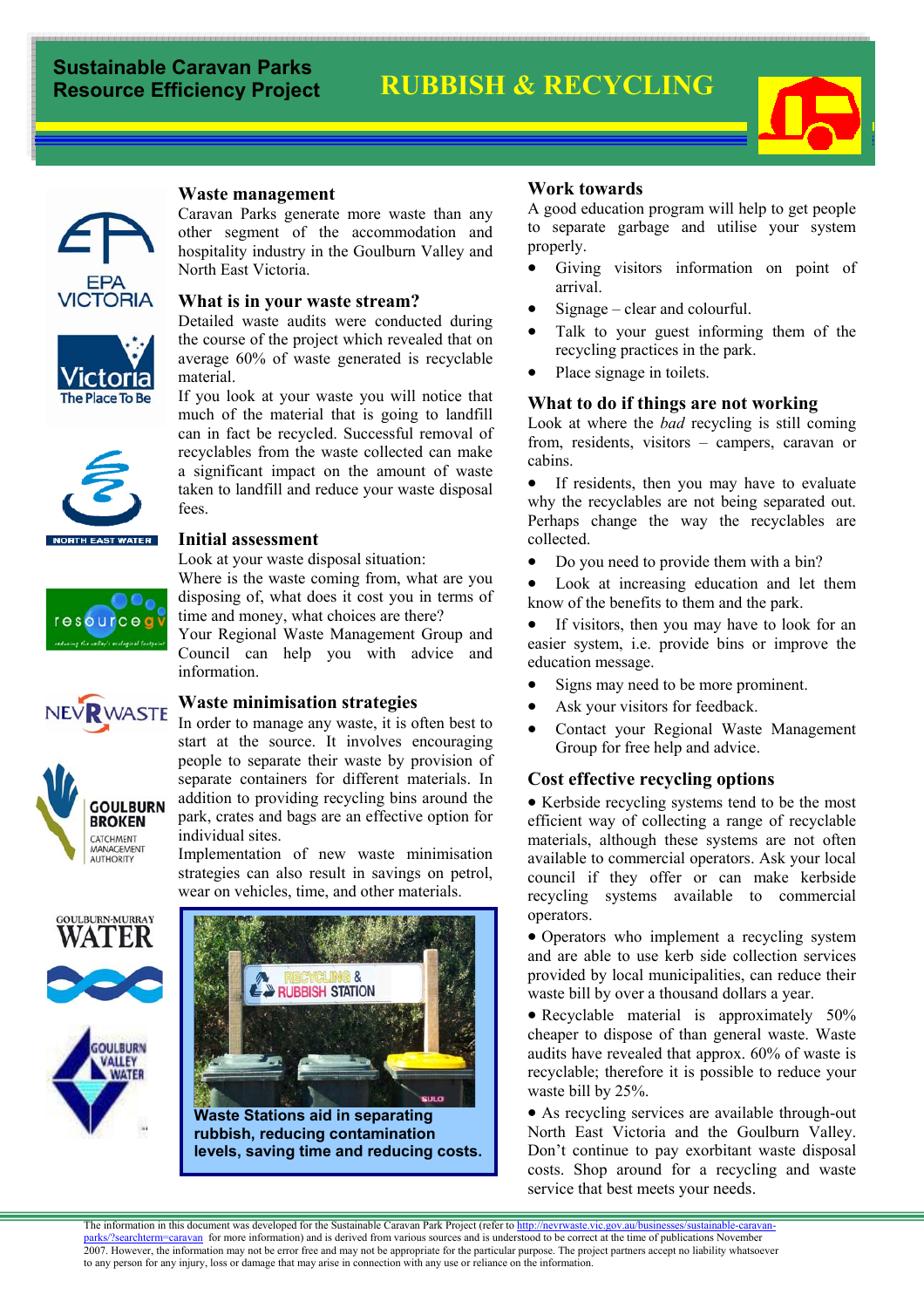# **RUBBISH & RECYCLING**







resource











#### **What can be recycled?**

Before you start recycling, check with your local council or waste contractor for details about what recyclables are collected in your area as there is variation from council to council. To find out what your council recycles, see the link in the *Useful Information Section.* 

It is extremely important to only put out the recyclable materials collected by your council/ waste contractor. While placing wrong materials or putting food waste in the recycling container may seem harmless, it can contaminate the whole load. If there is too much contamination, the load will not be accepted by companies buying the recycled materials, which may result in the whole load being sent to landfill.

#### **Why bother to recycle?**

Great cost saving can be achieved. It makes great businesses sense to look at the cost savings which implementing a recycling program in your park can achieve for your park.

**"We introduced a recycling system in the park 6 months ago. With minimal effort we have reduced our waste bill by 10%. We expect to reduce our waste costs further when we develop information for our visitors" - Ray** 

**"Implementing a recycling system with (240 ltr) wheelie bins has reduced our work load and 95% of people are familiar with the wheelie bin system." - Steve** 

*Communication is an important tool in any business. Your visitors are your business. Ask them for their ideas. After all, their behaviour is critical to the success of your waste minimisation plan.* 

#### **Effective recycling system**

An effective recycling system is one that is easy to use and does not result in waste ending up in recycling bins and vice versa. If recyclables end up in general waste, your business will not get the full benefits of recycling. Bulky materials such as cardboard and film plastics can quickly fill up general waste bins, and waste bins are generally more expensive to have collected than recycling bins or bales.

## **Key components of an effective recycling system**

- Clearly label both the recycling and waste bins. Consider using colour coding and/or pictures to indicate each bin's purpose. Sustainability Victoria's image library (see *Useful Information Section*) has downloadable signs suitable for the workplace.
- Always place general waste bins next to recycling bins to overcome the problem of people throwing waste in the recycling bin because there is no general waste bin handy.
- Involve staff and employees in the design and implementation of the recycling system.
- Periodically reinforce with staff, employees, contractors and cleaners the purpose of bins and what can be recycled.
- Regularly monitor the recycling system. Keep monthly records of quantities of waste and recyclables collected, as well as levels of contamination. It is recommended that park operators request recycle processing dockets from the collection contractor in order to monitor recyclables diverted to landfill and cross check invoices.

**Campers** – an option to meet the camper's needs would be to have mobile, movable garbage bins to create a *waste station* – (pair rubbish bins with recycling bins). These could be placed out when needed and brought in when camping grounds are not being used.

### **AAA Tourism - Removing barriers**

AAA Tourism is currently reviewing their STAR rating criteria on the number and placement of bins in caravan and tourist parks.